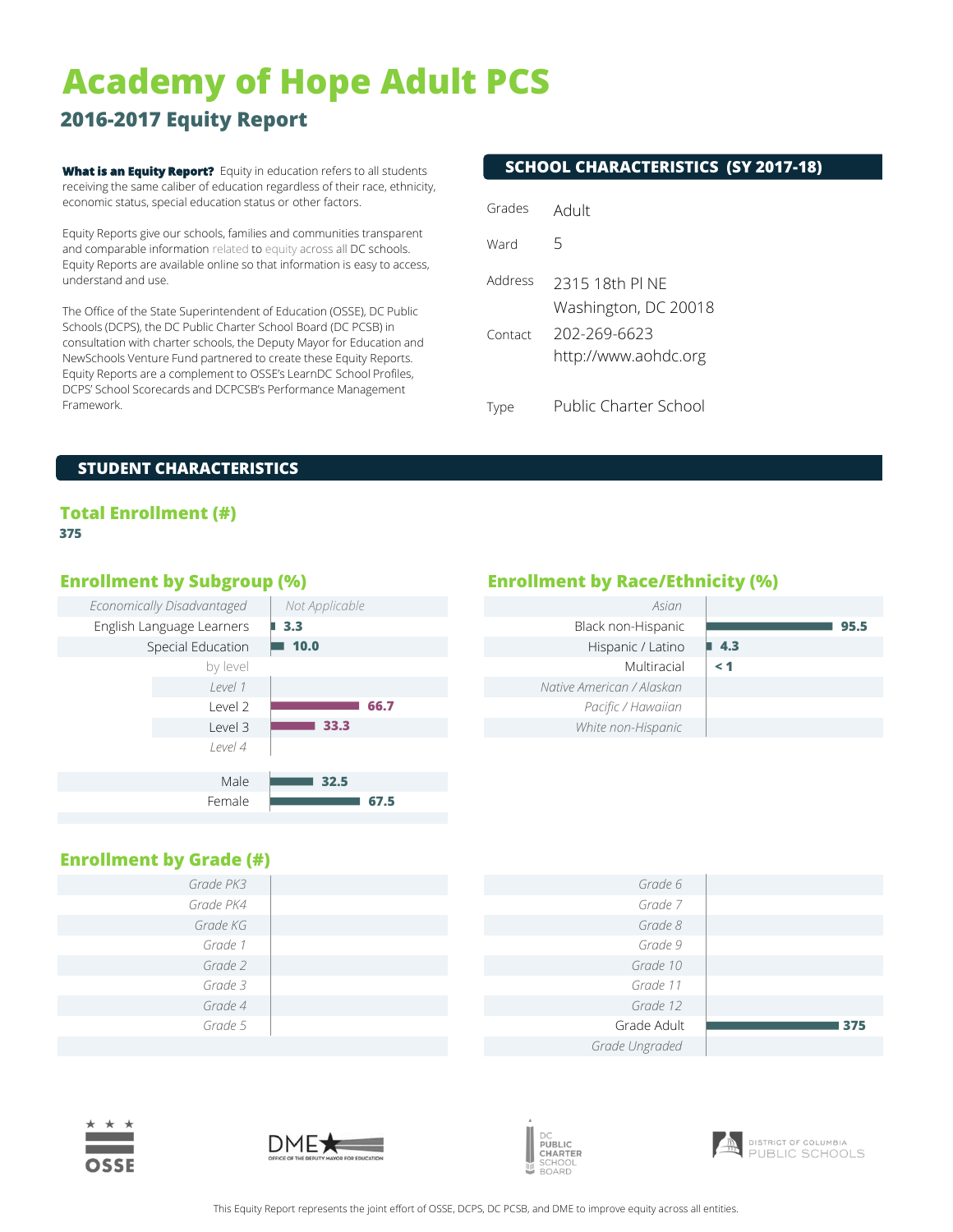### **Academy of Hope Adult PCS 2016-2017 Equity Report**

### **ATTENDANCE**





**This School** < **City Average** <

### **DISCIPLINE DISCIPLINE**

| <b>Total Suspensions (#) Suspension Rate (%)</b><br><b>This School</b>                                                                           |                            | % suspended 1+ days | % suspended 11+ days |
|--------------------------------------------------------------------------------------------------------------------------------------------------|----------------------------|---------------------|----------------------|
|                                                                                                                                                  | All Students               | 2.1<br>0.7          | 0.00<br>0.10         |
|                                                                                                                                                  | Economically Disadvantaged | Not Applicable      | Not Applicable       |
| <b>Total Expulsions (#)</b><br><b>This School</b>                                                                                                | English Language Learners  | n < 10              | n < 10               |
|                                                                                                                                                  | Special Education          | n < 10              | n < 10               |
| <b>Expulsion Rate (%)</b>                                                                                                                        | Male                       | 3.3<br>0.9          | 0.00<br>0.10         |
| <b>This School</b><br>0.00<br>0.11<br>City Average *                                                                                             | Female                     | 1.6<br>0.5          | 0.00<br>0.00         |
|                                                                                                                                                  | Asian                      | No students         | No students          |
|                                                                                                                                                  | Black non-Hispanic         | 2.0<br>1.5          | 0.00<br>0.10         |
|                                                                                                                                                  | Hispanic / Latino          | 6.3<br>0.0          | 0.00<br>0.00         |
|                                                                                                                                                  | Multiracial                | n < 10              | n < 10               |
| * The City Averages<br>displayed on this page<br>only include the average<br>of those grades served by<br>this school in school year<br>2016-17. | Native American / Alaskan  | No students         | No students          |
|                                                                                                                                                  | Pacific / Hawaiian         | No students         | No students          |
|                                                                                                                                                  | White non-Hispanic         | No students         | No students          |
|                                                                                                                                                  |                            | This School ■       | This School ■        |

**City Average**  $\blacksquare$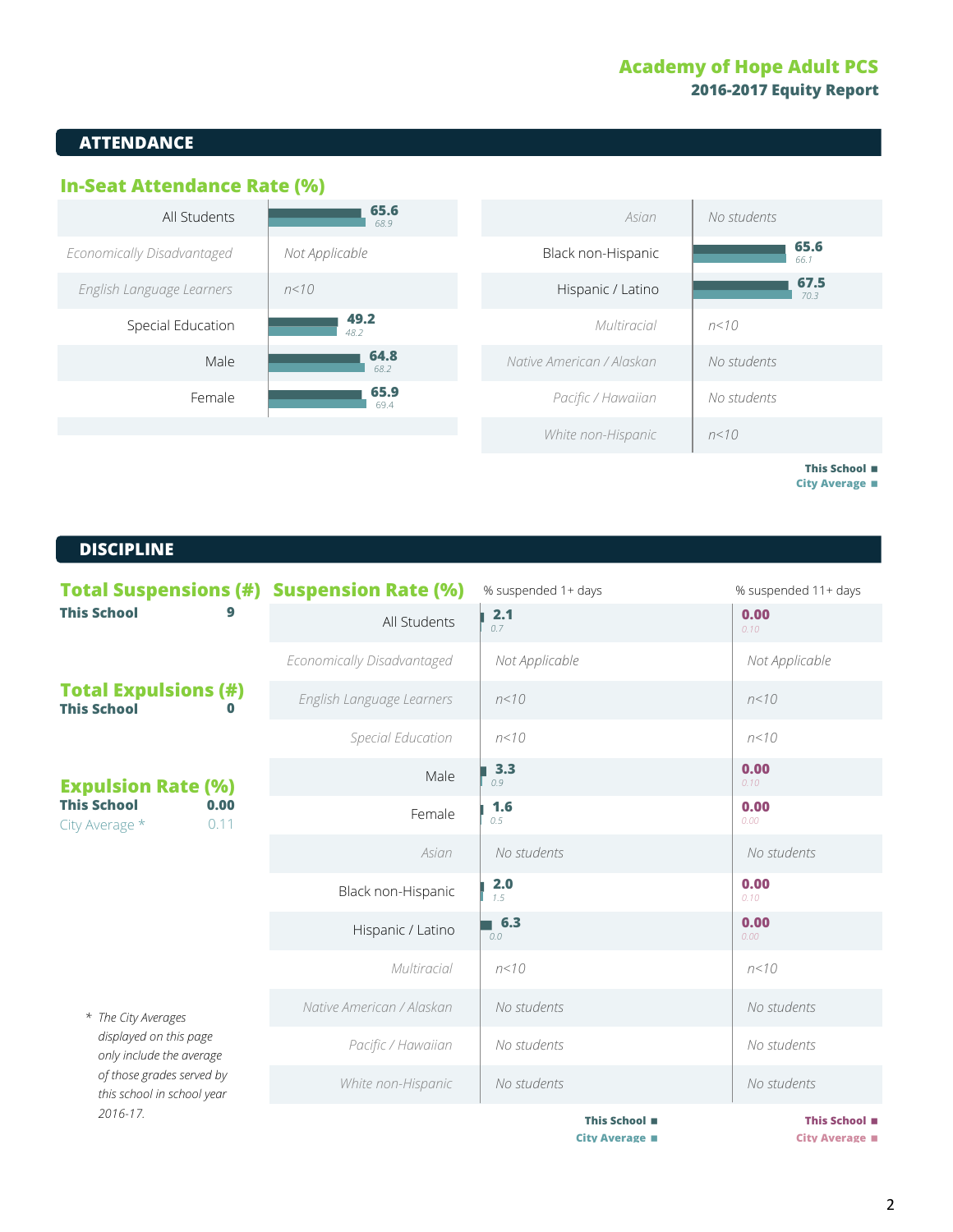### **APPENDIX**

### **Attendance**

All students in a school benefit from a high in-seat attendance rate, or the average percentage of students in the classroom on a given day. Any absence, excused or unexcused, counts against this number. In-seat attendance rates are calculated by dividing the total number of students' days present by the total number of students' days enrolled in the school. Students' subgroup status is determined according to the rules outlined under student characteristics. DC average values for this metric are calculated using data on all students in the city enrolled in the grade levels served by this school. Schools that have information for less than 10 students for this metric are displayed as "n<10" for confidentiality purposes. Schools that have no students in a subcategory are displayed as "No students."

### **Discipline**

The short-term and long-term suspension rates are calculated by dividing the total number of students who were enrolled in the school as of the October 5, 2016 enrollment audit with 1 or more full days (or 11 or more days in the case of long-term suspensions) by the total audited enrollment. Similarly, the expulsion rate is calculated by dividing the total number of students who were enrolled in the school as of the October 5, 2016 enrollment audit and were expelled at some point in the school year by the total audited enrollment. If a student received an out-of-school suspension or was expelled from a school other than his or his school of enrollment as of the enrollment audit, that disciplinary incident is not counted in these metrics. Students' subgroup status is determined according to the rules outlined under student characteristics. DC average values for these metrics are calculated using data on all students in the city enrolled in the grade levels served by this school. The total suspensions and expulsions metrics report the number of suspensions and expulsions, respectively, that occurred throughout the school year to any student enrolled at any point in during the school year, even if they were not included in the audited enrollment. DCPS schools have adopted a discipline code that only allows for expulsion in extreme cases, such as incidents of extreme violence like attacking a student or staff member. DCPS schools have the option of transferring a middle or high school student to a DCPS alternative school for disciplinary reasons, and these transfers are not counted as expulsions. Each charter school creates its own policy for determining appropriate disciplinary action. The charter sector does not currently have one designated alternative school to transfer middle or high school students for long-term disciplinary reasons. Schools that have information for less than 10 students for this metric are displayed as "n<10" for confidentiality purposes. Schools that have no students in a subcategory are displayed as "No students."

### **Graduation Rate**

The graduation rate shows the percentage of students who received a high school diploma within four or five years of entering ninth grade. The fiveyear graduation rate includes all students who started high school in fall of 2012 and graduated by August 2017. The four-year rate includes all students who started high school in fall of 2012 and graduated by August 2016. Graduation rates are calculated by dividing the total number of graduates by an adjusted ninth grade cohort, or the group of students who entered ninth grade four or five years before. Only students who graduate with a regular diploma are counted as graduates for the purposes of the graduation rate. All other outcomes, including General Educational Development (GED) programs and Certificates of Individualized Education Program (IEP) Completion, do not count as graduates. The number of graduates is determined by graduate files that are certified by DCPS and PCSB. Student subgroups are determined by the October 5, 2016 audited enrollment file according to the rules outlined under student characteristics. The number of students in the ninth grade cohort is adjusted according to uniform rules set by the US Department of Education. The initial number of students in a cohort is set at the number of students in a school who are entering ninth grade for the first time. Students who transfer into the school are added to the cohort, and students who transfer out, move to another state or country, or are deceased are subtracted from the cohort. The cohort year is set as four years following the year the cohort entered ninth grade. The same is true of the five-year graduation rate, which is why the most recent available cohort year for this measure lags the four-year rate by one year. Schools that have information for less than 25 students for this metric are displayed as "n<25" for confidentiality purposes. Schools that have no students in a subcategory are displayed as "No students."

### **Student Achievement**

The Partnership for Assessment of Readiness for College and Careers (PARCC), a consortium of states including the District of Columbia, worked together to develop a set of new assessments designed to measure students' mastery of the Common Core State Standards in English Language Arts (ELA) and mathematics, in grades 3-8 and high school. The PARCC assessments help measure whether students are on-track for college and career readiness. The District implemented the PARCC assessments for the first time during the spring of the 2014-15 school year, replacing the previous DC CAS state assessment. Additional information about PARCC results can be found at http://osse.dc.gov/parcc. Schools that have information for less than 25 students for this metric are displayed as "n<25" for confidentiality purposes. Schools that have no students in a subcategory are displayed as "No students."